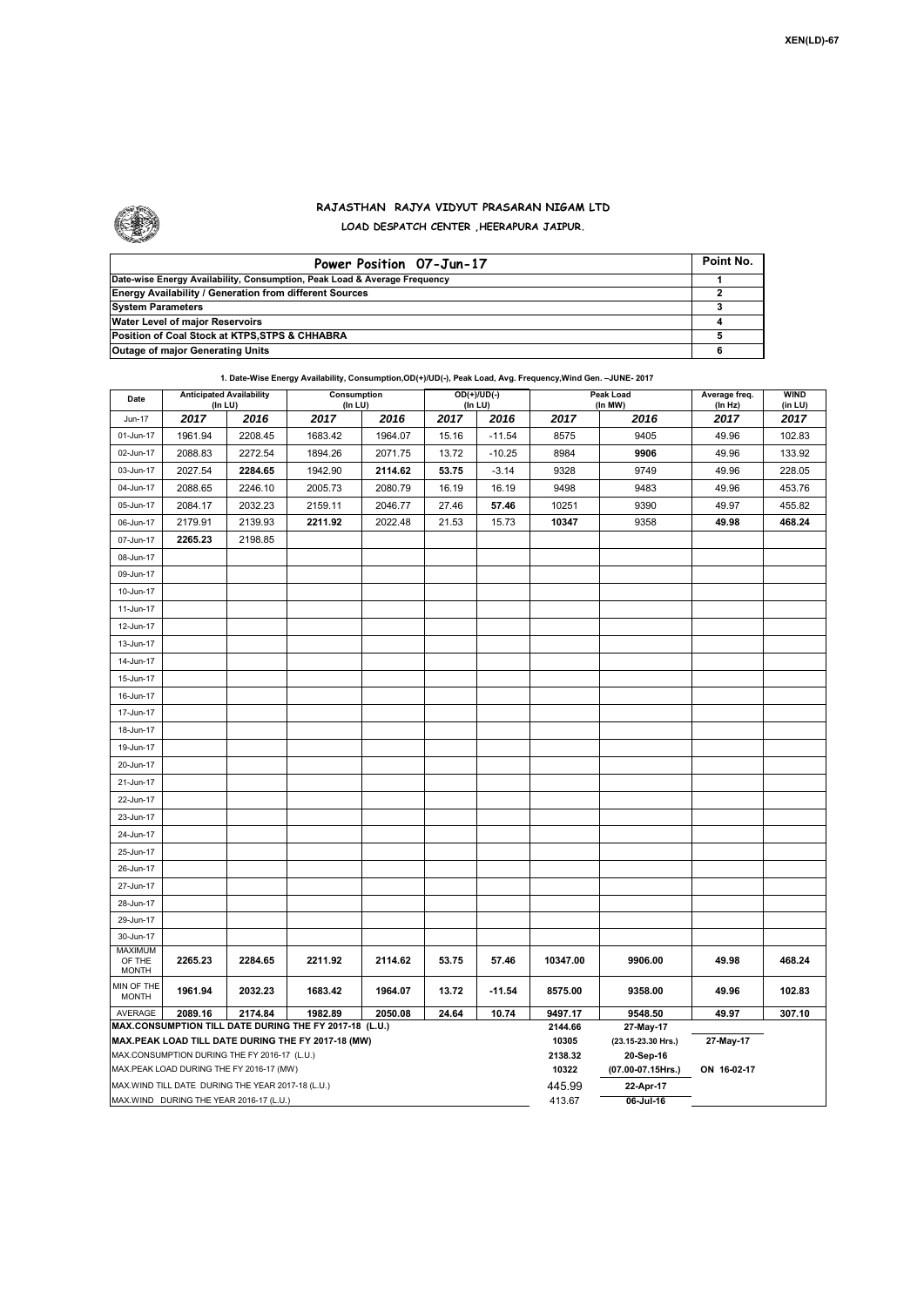#### **Prior assessment of Avail. For next Day Prior assessment of Avail. Actual Energy Received 1** KTPS (1240/1240) 176.00 176.00 155.87 **2** STPS (1500/1500) 55.00 55.00 47.15 **3** DHOLPUR GAS CCPP (330/330) **4** RAMGARH (273.5/273.5) 43.00 42.00 42.29<br> **5** RAPP-A(200/200) 43.90 38.00 38.00 39.90 **5** RAPP-A(200/200) **38.00** 38.00 **38.00** 38.00 **6** MAHI (140/140) **38.00 6** MAHI (140/140) 0.00 0.00 0.00 **7** CHAMBAL (RPS+JS) (135.5/271) 0.00 0.00 0.00 0.00 **8** GIRAL LIGNITE (250/250) 0.00 0.00 0.00 0.00<br> **9** CHHABRA TPS 1000/1000) 162.00 162.00 233.71 **9** CHHABRA TPS 1000/1000) **10** ADANI (TPS) + KALISINDH (TPS) (1200+1200/1320+1200) 420.00 419.00 381.58 **11** WIND FARM (3980.40/4119.15) 450.00 460.00 468.24 **12** SOLAR POWER(737.70/1295.70) 0.00 0.00 0.00 1.28 **13** CAPTIVE POWER PLANTS 0.00 0.00 0.00 0.00 **14** REGIONAL (INTRA STATE) O.A.(VLTPS) 0.00 0.00 0.00 0.00 0.00 15 OPEN ACCESS -25.50 -19.91 -19.91 -19.91<br>16 BIOMASS – (101.95/119.25) -25.50 -3.00 -4.53 **BIOMASS – (101.95/119.25)** 17 BARSINGHSAR LTPS(250/250) 64.00 26.00 29.99 **18** RAJWEST (1080/1080) 201.00 201.00 184.35 **TOTAL (A) : 1-18 1578.50 1562.09 1569.99 19** BBMB COMPLEX a) BHAKRA(230.79/1516.3) 22.66 22.25 23.04<br>b) DEHAR (198/990) 28.15 23.20 24.44 b) DEHAR (198/ 990) c) PONG (231.66/396) 16.61 16.61 15.71 16.16 **TOTAL : a TO c** 67.41 61.16 63.64 **20** CENTRAL STATIONS d) SINGRAULI (300/2000) 82.09 82.09 82.09 82.09 82.09<br>e) RIHAND (310.24/3000) 82.09 101.02 86.34 93.03  $(310.24/3000)$ f) 1.48 1.31 3.51 g) UNCHAHAR-II& III(61/630) 9.96 5.02 9.79 h) INDIRA GANDHI STPS(JHAJHAR) 0.00/1500) 0.00 0.00 0.00 0.00 0.00 0.00 i) NCTPS DADRI St-II (43.22/980) + DADRI-TH 1.91 2.29 2.29 4.18 j) DADRI GAS (77/830) 4.29 1.77 3.08 k) ANTA (83 07/419) 10 05 5 82 7 96 **(In LU) S.No. Sources Available to Rajasthan / Installed Capacity as on 30.09.2016 (In MW) 6-Jun-17** 2)|ANTA (83.07/419) 10.05| 5.82| 7.96<br>|-<br>|0.00| 0.00 0.00 0.00 0.00 0.00 m) NAPP (44/440) 4.10 4.42 4.42 n) RAPP-B (125/440) 30.32 30.32 30.32 o) RAPP-C (88/440) 20.00 20.00 20.00 p) SALAL (20.36/690) 4.64 4.69 4.66<br>q) URI (70.37/720) 4.66 16.73 16.73 16.73 q) URI (70.37/720) 16.73 16.73 16.73 r) TANAKPUR (10.86/94) 1.26 1.27 1.38<br>s) CHAMERA –I (105.84/540) 25.12 25.12 25.12 25.12  $\overline{s}$ ) CHAMERA –I (105.84/540) t) CHAMERA-II (29.01/300) 6.98 6.98 6.98 6.98 u) CHAMERA-III (25.21/231) 6.07 6.07 6.07 v) DHAULIGANGA (27/280) 6.42 5.64 5.87 w) DULHASTI (42.42/390) 9.87 10.05 10.05 x) SEWA (13/120) 3.09 1.63 1.63 1.63<br>v) NJPC (112.00/1500) + RAMPUR(31.808/412.02) 34.13 34.13 34.13 34.13 y) NJPC (112.00/1500) + RAMPUR(31.808/412.02) 34.13 34.13 z) TEHRI (75/1000)  $\begin{array}{|l|l|l|l|l|}\n\hline\n2&4.13 &4.13 &4.13 \\
\hline\na) KOTESHWR (33.44/400) + PARBATI3 (56.73/520) &20.40 &20.34 &26.87\n\end{array}$ aa) KOTESHWR (33.44/400) + PARBATI3 (56.73/520) ab) TALA 1.18 1.40 1.40 ac) MUNDRA UMPP (380/4000) 66.57 52.32 50.47 ad) SASAN **(372/3960)** 38.75 64.80 61.91<br>ae) FRKKA+KHLGN+TLCHR (70.18/3940) 17.28 18.61 16.24 ae) FRKKA+KHLGN+TLCHR (70.18/3940) af) URS POWER(DADRI TH-I) 2000 0.00 0.00 0.00 TOTAL SCHEDULE(a TO af) 596.11 574.42 595.63 LOSSES -16.70 -16.49 -23.30 NET SCHEDULED **579.41 557.93 572.33 21** BILATERAL (REG.) EXCL. BANKING 26.22 26.22 26.22 **22** BANKING -36.10 -36.10 -36.10 -36.10 -36.10 **23** BILATERAL(INTER-REG.). EXCLUDING (ISOA & BANKING) 91.70 57.15 50.52 **24 INTER STATE OPEN ACCESS (BILATERAL+IEX) 25.50 19.91 19.91** 19.91 **25 INDIAN ENERGY EXCHANGE 0.00 -12.47 -12.47 TOTAL(B): (19 TO 25) 686.73 617.82 620.41** TOTAL GENERATION (A +B) : 1 TO 25 **2190.40** OVER DRAWAL (+)/UNDER DRAWAL (-) **GRAND TOTAL 2265.23 2179.91 2211.92** LAST YEAR *2198.85 2139.93 2022.49*

## **2.Anticipated Availability/Generation From Different Sources**